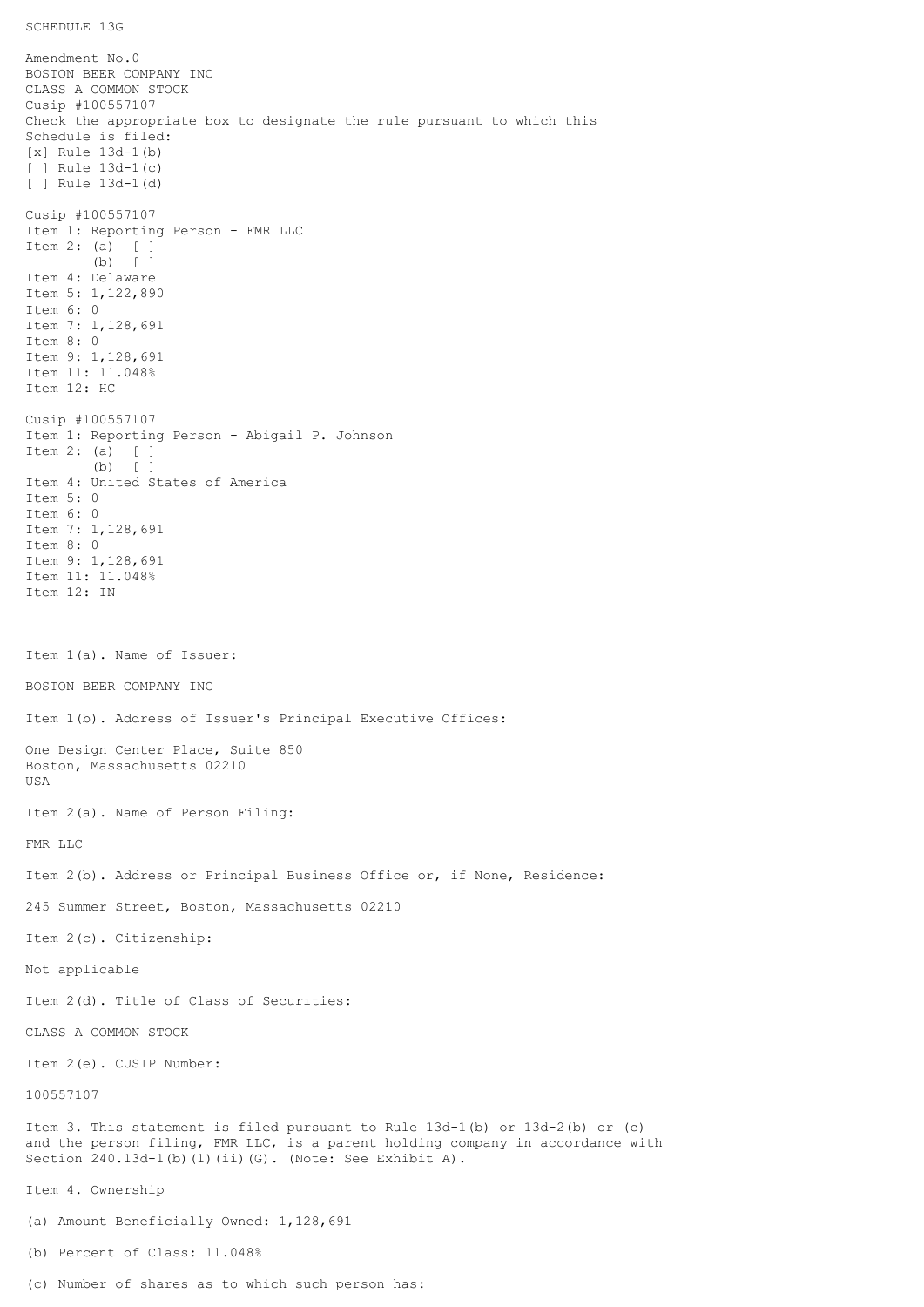(i) sole power to vote or to direct the vote: Please see the responses to Items 5 and 6 on the cover page

(ii) shared power to vote or to direct the vote: 0

(iii) sole power to dispose or to direct the disposition of: 1,128,691

(iv) shared power to dispose or to direct the disposition of: 0

Item 5. Ownership of Five Percent or Less of a Class.

Not applicable.

Item 6. Ownership of More than Five Percent on Behalf of Another Person.

One or more other persons are known to have the right to receive or the power to direct the receipt of dividends from, or the proceeds from the sale of, the CLASS A COMMON STOCK of BOSTON BEER COMPANY INC. No one other person's interest in the CLASS A COMMON STOCK of BOSTON BEER COMPANY INC is more than five percent of the total outstanding CLASS A COMMON STOCK.

Item 7. Identification and Classification of the Subsidiary Which Acquired the Security Being Reported on By the Parent Holding Company.

See attached Exhibit A.

Item 8. Identification and Classification of Members of the Group.

Not applicable.

Item 9. Notice of Dissolution of Group.

Not applicable.

Item 10. Certifications.

By signing below I certify that, to the best of my knowledge and belief, the securities referred to above were acquired and are held in the ordinary course of business and were not acquired and are not held for the purpose of or with the effect of changing orinfluencing the control of the issuer of the securities and were not acquired and are not held in connection with or as a participant in any transaction having that purpose or effect.

Signature

After reasonable inquiry and to the best of my knowledge and belief, I certify that the information set forth in this statement is true, complete and correct.

June 9, 2022 Date

/s/ Kevin M. Meagher Signature

Kevin M. Meagher Duly authorized under Power of Attorney effective as of September 28, 2018, by and on behalf of FMR LLC and its direct and indirect subsidiaries\*

\* This power of attorney is incorporated herein by reference to Exhibit 24 to the Schedule 13G filed by FMR LLC on October 9, 2018, accession number: 0000315066-18-002414.

Exhibit A

Pursuant to the instructions in Item 7 of Schedule 13G, the following table lists the identity and Item 3 classification, if applicable, of each relevant entity that beneficially owns shares of the security class being reported on this Schedule 13G.

Entity ITEM 3 Classification

FIAM LLC IA Fidelity Institutional Asset Management Trust Company BK Fidelity Management & Research Company LLC \* IA